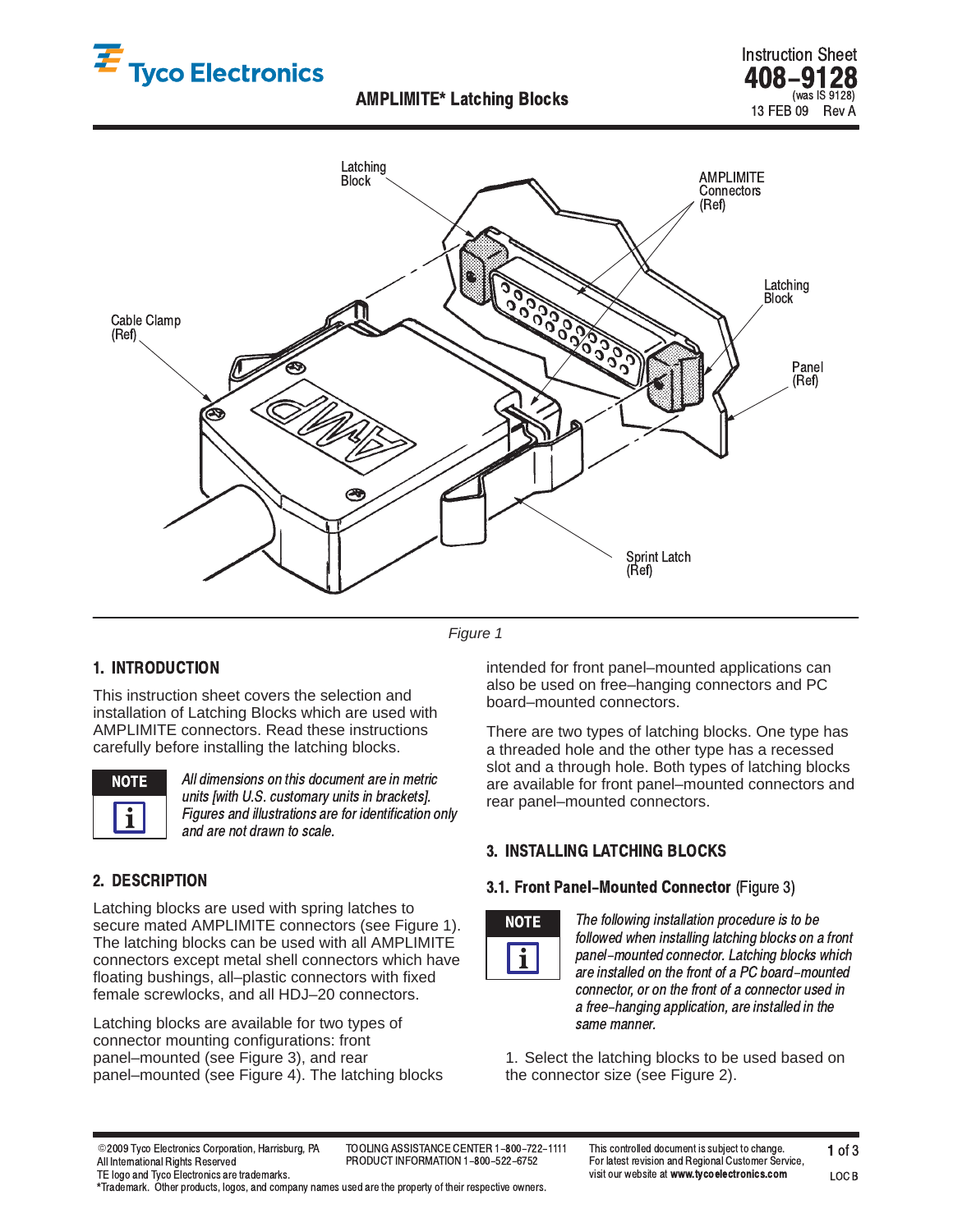| <b>CONN</b><br><b>SIZE</b> | <b>CONN</b><br><b>MOUNT</b>  | <b>PANEL</b><br><b>THICKNESS</b><br>$mm$ [in.] | <b>LATCHING BLOCK</b> |                   |                     |                               |
|----------------------------|------------------------------|------------------------------------------------|-----------------------|-------------------|---------------------|-------------------------------|
|                            |                              |                                                | PART NO. +            | <b>KIT NO. ++</b> | <b>THREAD SIZE</b>  | <b>SCREW LENGTH, mm [in.]</b> |
| through<br>4               | Front Panel,                 |                                                | 208101-1              | 5745007-1         | M3                  | 5.99 [.236]                   |
|                            | Free Hanging,                |                                                | 208101-8              |                   | $4 - 40$            | 4.78 [.188 in.]               |
|                            | PC Board                     |                                                | 745286-2              |                   | <b>Through Hole</b> |                               |
|                            | <b>Rear Panel</b>            | .76 [.030]                                     | 747717-2              |                   | $4 - 40$            |                               |
|                            |                              | 1.52 [.060]                                    | 745245-2              |                   | Through Hole        | --                            |
|                            |                              |                                                | 745403-8              |                   | $4 - 40$            |                               |
|                            |                              | 2.29 [.090]                                    | 747080-2              |                   | <b>Through Hole</b> |                               |
| 5                          | Front Panel,<br>Free Hanging |                                                | $1 - 208101 - 1$      |                   | $4 - 40$            | 5.99 [.188 in.]               |
|                            | <b>Rear Panel</b>            | 1.52 [.060]                                    | 745245-5              |                   | Through Hole        |                               |

 $\dagger$  Part Number is for pair of latching blocks, no screws.

 $\dagger$  + Kits include two latching blocks and two pan head screws.

*Figure 2*

2. If using threaded blocks, obtain two 4–40 or M3 (metric) screws of the proper length (required screws are supplied when a kit is used). If using blocks having a through hole, obtain two screws and two nuts of the appropriate size.

3. Position the connector on the front of the prepared panel (if used), then place the latching block on the connector flange. See Figure 3. Refer to the instruction sheet provided with the connector for information concerning panel cutout.

 

Threaded latching blocks are secured in place in İ a different manner than latching blocks with a İ through hold. Installation of threaded latching i blocks is described in Step 4. Installation of latching blocks with a through hold is described in İ Step 5.

4. To secure a threaded latching block, insert the screw through panel, through the connector flange from back, and into the latching block.

5. To secure a latching block with a through hole, insert the screw through the block, through the connector flange from the front, and through the panel, then install a nut on the screw.

6. In like manner, install a latching block on the opposite end of the connector.

# 3.2. Read Panel-Mounted Connector (Figure 4)

1. Select a latching block based on the connector size and thickness of the mounting panel (see Figure 2).

2. If using threaded blocks, obtain two 4–40 or M3 (metric) screws of the proper length. If using blocks with a through hole, obtain two screws and two nuts of the appropriate size.

3. Position the connector behind the prepared panel, then place the latching block on the front of the panel (see Figure 4). Refer to instruction sheet provided with the connector for information concerning the panel cutout and 1.02 mm [.040 in.] dia positioner required for the nib on the block.

4. To secure a threaded latching block, insert the screw through the connector flange from the back of the connector, through the panel, and into the latching block.

5. To secure a latching block with a through hole, insert the screw through the block, panel, and connector flange from the front of the connector, then install a nut on the screw.

6. In like manner, install a latching block on the opposite end of the connector.

# 4. INSTALLING SPRING LATCHES

For instructions concerning the selection and installation of spring latches used with latching blocks, refer to Instruction Sheet 408–9130 for two–piece latches used with straight exit RFI/EMI shields, straight/90° exit two–piece cable clamps and universal cable clamps, and to Instruction Sheet 408–9131 for two–piece latches installed on post–molded strain reliefs.